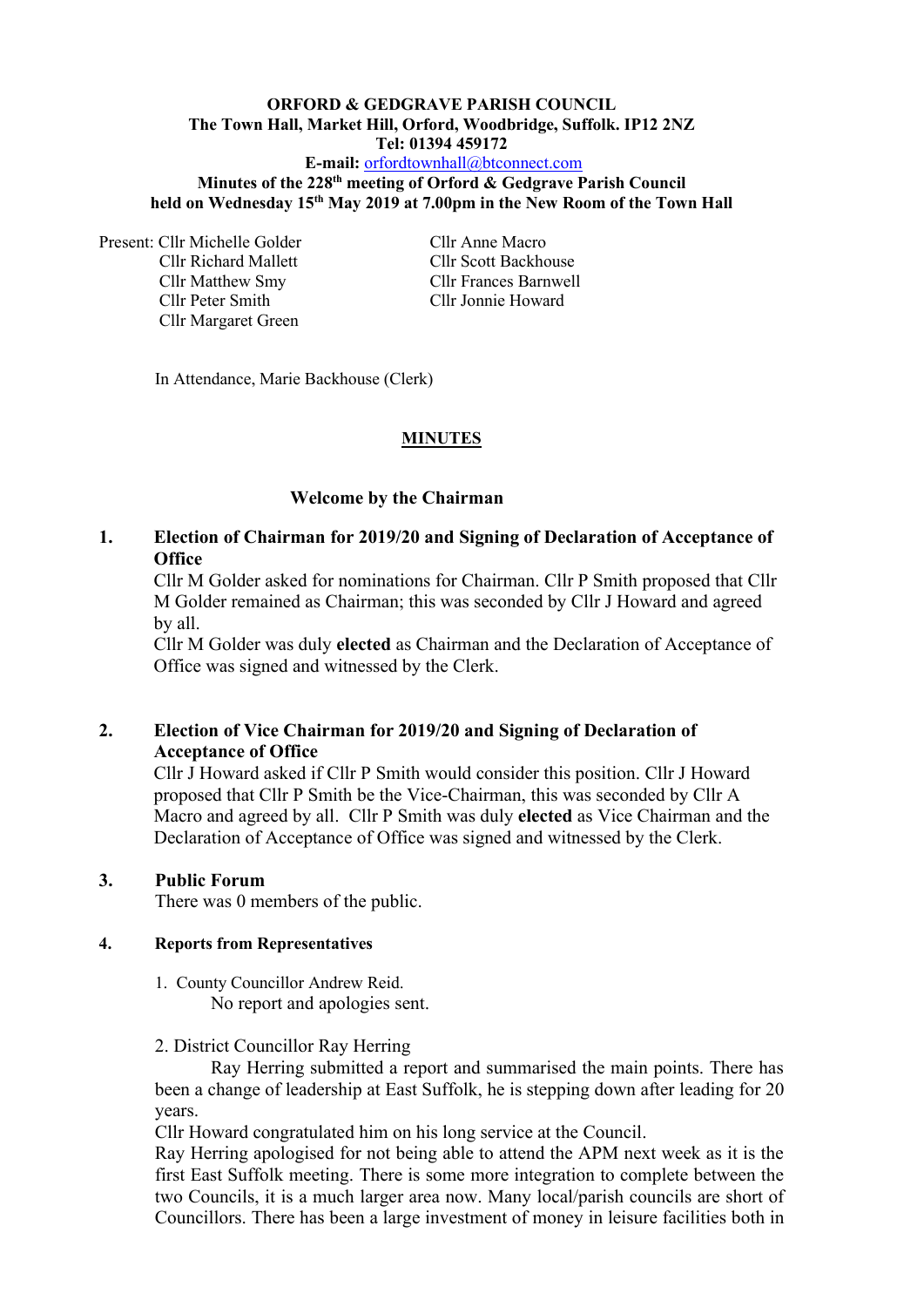Woodbridge and Leiston. This aids good health and wellbeing.

Cllr Smith asked if the new council formation will change the main aims of the Council?

Ray Herring said that the aim is the same to be an Enabling Council – ensuring resources, funding streams for various community facilities. Both Councils have been working together now for about 4 years, with half the meeting in Melton and half in Lowestoft. The aim is to have a Community Partnership – where representatives from District and Local Councils could meet to ensure local connections.

Cllr Golder thanked Ray Herring for attending.

**5. Apologies for absence:**

Cllr I Thornton

#### **6. Declarations of interest:** Cllr Macro – Recreation Ground Charity – correspondence Cllr Backhouse – Orford General Store – village green

**7. Applications for dispensation:** None

### **8. It was unanimously agreed that the minutes of the Extraordinary meeting held on the 1 st May 2019 be accepted as a true record. The minutes of the 227th Parish Council meeting held on the 10th April 2019 required some amendments and would be presented at the next meeting for approval.**

Cllr Smith, commenting on the record of the public forum, expressed concern that it might be legally risky to quote in the Parish Council official written minutes, an apparent direct quotation from another private non minuted meeting. The quotation appeared to be taken in isolation and out of possible context. The person quoted was named (the developer Mr George Wells) who himself was apparently quoting from a previous meeting he had with members of the PC. The private meeting was between Mr Wells and three residents who live adjacent to Mr Wells proposed new development. The PC did not know if Mr Wells knew he was being quoted directly at another meeting and that his apparent words would be minuted by the PC at a later meeting and indeed whether he had given permission for this to occur; and the PC did not know if the quotation was completely accurate.

Cllr Smith wondered if it was possible to include an account of the public forum in an appendix, as a compromise but making it clear they were not part of the official minutes of the PC.

Cllr Golder said that we should amend the piece of text to remove 'Unfortunately – naughty'. This was agreed.

Ray Herring agreed, that this may be placed as an appendix.

Cllr Barnwell suggested that it should state that he is a Councillor.

Cllr Golder suggested that we amend this and present it at the next meeting.

**Clerk to contact SALC for advice.**

# **9. Matters arising from the 227 th Parish Council Meeting held on 10 th April 2019 and the Extraordinary meeting held on the 1st May 2019.**

Cllr Smy asked about the reference to the CIL money.

Cllr Smith commented that it is not CIL money, it is a commuted sum, it comes during the development, probably in thirds. There is also a Community Affordable Housing Fund.

Ray Herring suggested that the Council should consider a Neighbourhood Plan – there is lots of work involved but it would enable the Council to have a greater influence on the planning in the village. There are many training sessions linked to this.

Cllr Smith said that there is a high cost for completing a Neighbourhood Plan.

Ray Herring said that there is funding available to assist with the Neighbourhood Plan. Local plans are revised every 5 years. There is pressure from the government to increase the number of houses.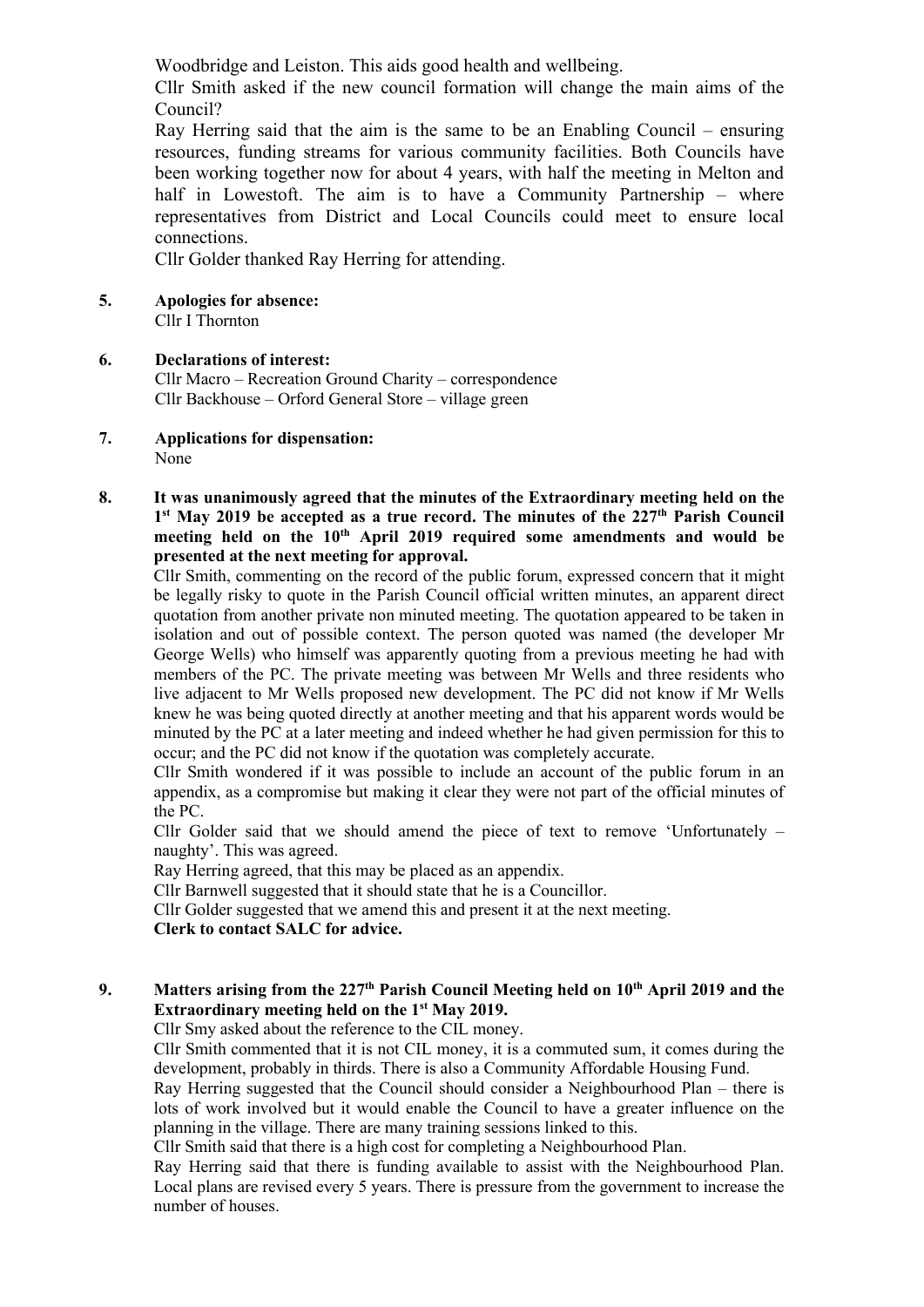Cllr Smith asked if Ray Herring could find out the cost to undertake a Neighbourhood Plan. Ray Herring agreed to look into the cost of completing a Neighbourhood Plan.

## **7. Finance**

7.1 The Council received, noted and approved the cheques and balances from  $1<sup>st</sup>$  April – 30th April 2019.

7.2 The Council agreed to continue with the Annual Subscription of ICO at a cost of £35.00.

7.3 Insurance renewal – the cost of the insurance last year was £713.36. This year we have received three quotes – Inspire -£723.64, Hiscox - £1,075.34, and Ecclesiastical - £791.89. It was proposed by Cllr Smith, seconded by Cllr Backhouse, and agreed by all to accept the quote from Inspire via Axa at a cost of £723.64.

7.4 An invoice had been received from the Recreation Ground Charity for the cost of the electric for the lights on the recreation ground. It was a cost of £20.78. It was agreed by all to pay this cost.

### **8. Planning**

# **DC/19/1810/FUL & 1811/LBC – The Saltings, Broad Street, Orford**

This is a request for alterations to the existing house, demolition of single storey seventies extension, erection of single and two storey extension to the rear of the property.

Cllr Golder commented that the Clerk had tried to get a time extension to the next meeting but been unable to.

Cllr Howard said that he had looked at the plans and the roadway and garage are to remain the same. It will make it a nice residence, although there will be some congestion in Broad Street.

The Parish Council had no objection to this proposal.

### **Other notifications:**

The Clerk reported that 24 Potkins Lane and Chantry Cottage had there planning applications permitted.

#### **9. Parish Council Business: -**

#### **(1) Renewal of preferred handyman.**

Cllr Golder confirmed with all that we should continue to use Mark Thacker as our preferred handyman and Elite Tree Services as our preferred tree contractor. This was agreed by all.

#### **(2) Parish Council Representatives on outside bodies.**

Recreation Ground Management Committee – Cllr Macro, Cllr Golder and Cllr Green SALC – Cllr Barnwell

Alde & Ore – Cllr Smith, and Cllr Barnwell as reserve.

#### **(3) Planning Sub-Committee**

Planning Sub-committee – Cllr Green, Cllr Mallett, Cllr Howard and Cllr Golder.

#### **(4) Updates – Friends Garage etc**

Cllr Smith reported that a letter had been received concerning the Community Asset Register that the PC has on the Garage, it is regarding the request for an appeal to remove the garage from the community asset register. This letter of appeal has been received out of the consultation period. This could mean that the development on the site may take longer. The tribunal date is the 6 June 2019. It was agreed that Cllr Smith and Cllr Golder should undertake writing a response and attending the tribunal on the 6/6/19.

### **(5) General Power of Competence**